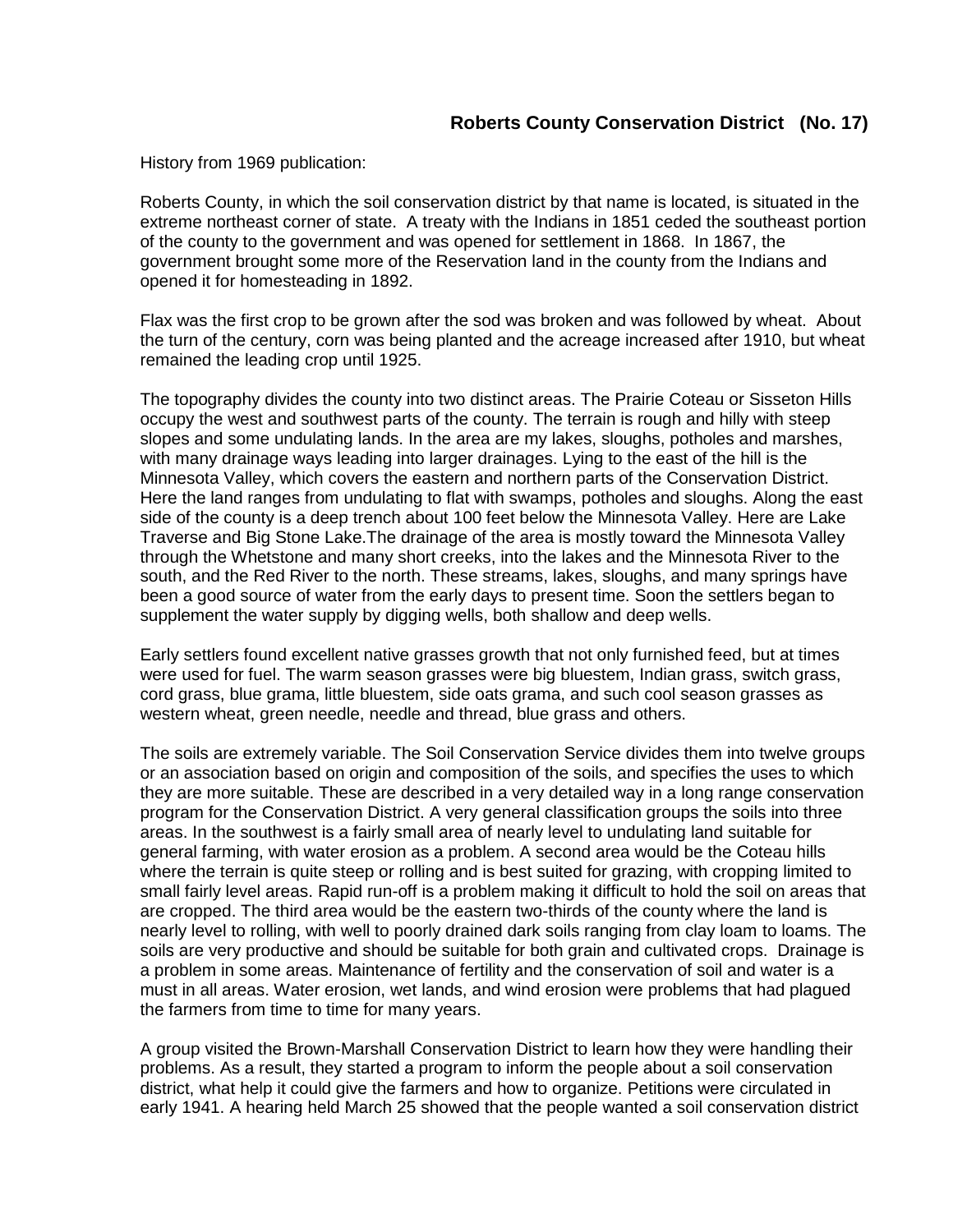covering the northern half of Roberts County. The referendum was held on May 14 with 90 percent favorable vote,. The Conservation District was officially organized May 23 1941.

The organizational meeting was held May 23<sup>rd</sup>, 1941. The first supervisors were: Wilhelm Nelson, Rosholt, chairman; O. K. Sather, Sisseton, vice chairman; Ed Balvin, Claire City, treasurer; Clifford Meland, Sisseton and Peterson Anderson, White Rock.

In October, 1942, farmers in the southern part of Roberts County petitioned to be included in the Conservation District. A referendum was held and approved by an 86 percent favorable vote. A certificate of inclusion was issued on April 13<sup>th</sup>, 1945, so the southern half of Roberts of Roberts County became a part of the Conservation District, which now covered the entire county.

As soon as the first part of the Conservation District was organized in 1941, the supervisors developed a program and a plan of work in which they specified the problems as: wind and water erosions and gullies; excess runoff from uplands and bottom lands silted; pastures overgrazed and weedy; crop land gullied and weedy.

They proposed to meet these problems by using: conservation cropping systems to maintain and improve fertility, texture, and permeability; crop residue management and stubble mulching to keep residue on the surface; contour farming, terracing, and grassed waterways to prevent runoff and erosion; wind strip cropping to reduce wind erosion; proper use of range and pastures to obtain better grass production, water intake, and reduce erosion; range and pasture plantings to provide more and better grazing; water developments for livestock and wildlife; farmstead and field tree plantings; weed control watershed developments; use land according to its capabilities, recreation and wildlife developments; use home grown feed to finish cattle on the farms; increase fertilizer uses as needed; encourage management and coordination of soil and water resources; and cooperate with Bureau of Indian Affairs to increase use of conservation practices on Tribal Lands.

Another program in which the Conservation District has been active was the development of watersheds. Some areas of the county suffered from excess runoff and siltation from land upstream. The supervisors took the lead and developed information necessary to help people to better understand these water problems and what could be done to reduce damage. As a result, watershed organizations were established on the Upper Little Minnesota in Roberts and Marshall counties; North Fork of the Whetstone in Roberts and Grant counties; West Tributary Bois-de-Sioux in Roberts county and North Dakota; Veblen Watershed District in Grant County.

The practices and amounts established as of June  $30<sup>th</sup>$ . 1964 are:

| Conservation cropping systems | 135,000 | acres      |       |
|-------------------------------|---------|------------|-------|
| Crop residue use              | 133,500 | acres      |       |
| Terracing                     |         | miles<br>5 |       |
| Contour strip cropping        |         | 460 acres  |       |
| Contour farming               | 498     | acres      |       |
| Wind strip cropping           | 13,473  | acres      |       |
| Waterways                     | 968     | acres      |       |
| Stubble mulch farming         |         | 2380       | acres |
| Wildlife area improvement     | 3516    | acres      |       |
| Range and pasture planting    | 30,673  | acres      |       |
| Range and pasture proper use  | 12,700  | acres      |       |
| Pond construction             | 424     | ponds      |       |
| Spring development            | 95      | springs    |       |
|                               |         |            |       |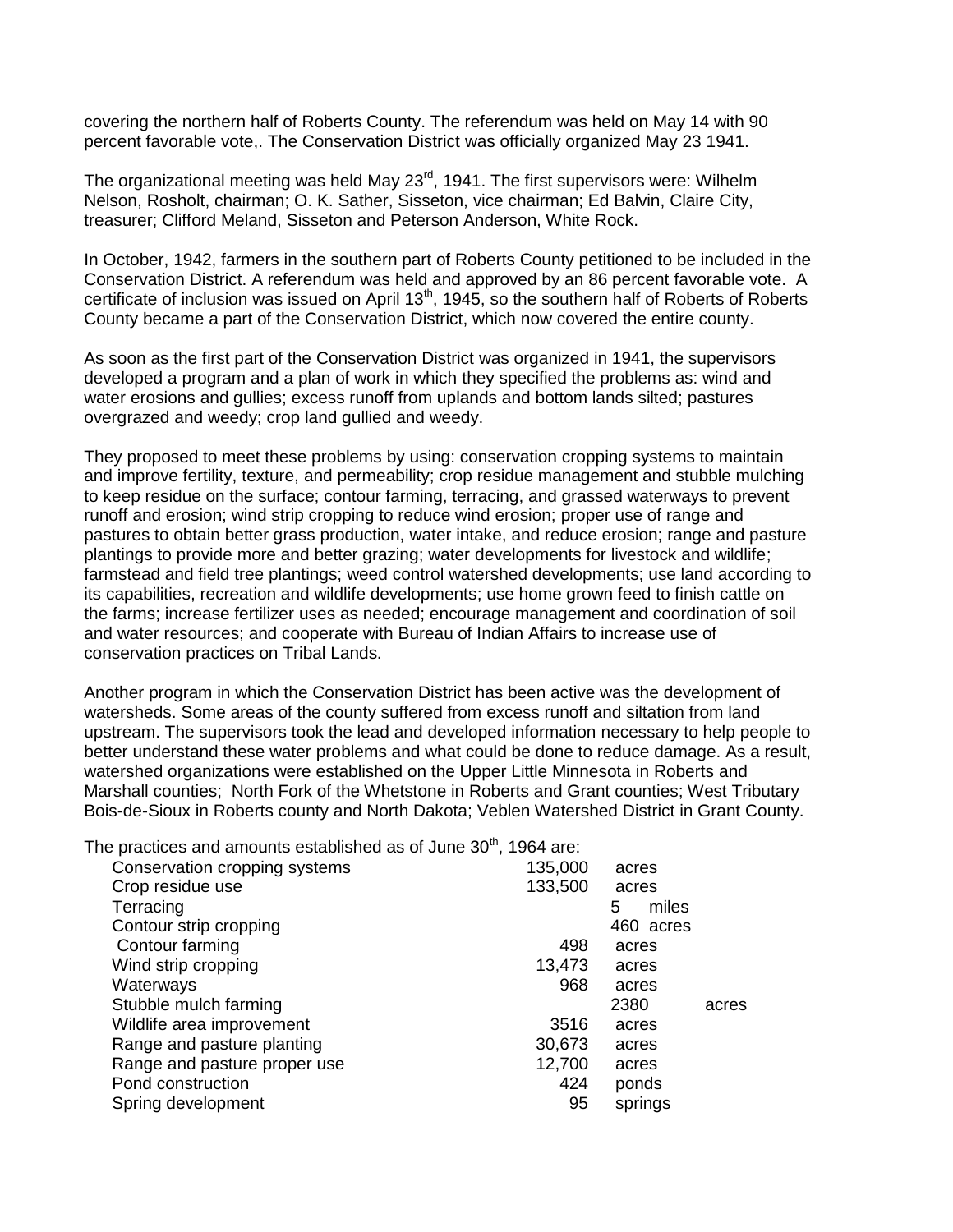| Tree plantings       | 2,605 acres  |  |
|----------------------|--------------|--|
| Noxious weed control | 48,986 acres |  |

From the time the Conservation District was organized through 1965, only thirteen served as supervisors: Ed Balvin, 1941-1964; Peter Anderson, 1941-1960; Wilhelm Nelson, 1941-1960; O. K. Sather, 1941-1944; Clifford Meland, 1941-1944; J. J. Thyne, 1944-1952; A. S. Anderson, 1944-1948; Martin Overberg, 1948-1973; Elmer Greseth, 1952-1965; Sherman Dorsett, 1960- 1968; Milton Peterson 1960-1965; Gordon Stapleton 1965-1990 Eugene Sebek March 3<sup>rd</sup>, 1964-2009 and then became advisor starting 2010 and is presently serving on the board .

The 1969 supervisors were Martin Overberg, Wilmot, chairman; Gordon Stapleton, Sisseton, vice chairman; Eugene Sebek, Claire City, treasurer; Ralph Wieser, Rosholt, supervisor; Kenneth Tedin, Rosholt, supervisor replaced Sherman Dorsett, and Joe Schuch, Sisseton, county agent secretary.

Updated information provided in 2012:

Others who have served as Conservation District supervisors are: Martin Overberg, Wilmot; Kenneth Tedin, Rosholt; Ralph Wieser, Rosholt; Eugene Sebek, Claire City; Gordon Stapleton, Sisseton; Alden Johnson, Rosholt; Gordon Ziemer, Browns Valley; Leon Palmer, Sisseton; Ken Foss, Wilmot; Roger Wieser, Rosholt; Duane Schneider, Sisseton; Calvin Thompson, Sisseton; Cody Hanson, Sisseton; Robert Osborne, Wilmot; Lynn Nigg, Sisseton. Tim Gleason served as assistant supervisor.

In 1986, the Roberts Conservation District sponsored the Big Stone Lake Watershed Project. Though an assessment program, Big Stone Lake was identified as having impaired water quality. The project was based on implementing best management practices (BMP's) to prevent sediment and nutrients from entering the surface waters associated with Big Stone Lake.

Areas of concentration were agricultural waste management systems (AWMS), ponds and dams, grassed waterways, buffer strips, stream bank stabilizations, and tree plantings, nutrient management plans, range management, and no till farming. Through partnerships with Natural Resource Conservation Service, Roberts County, Farm Service Agency, SD Department of Environment and Natural Resources, U.S. Fish & Wildlife, Conservation Commission, Ducks Unlimited, SD Department of Game, Fish, and Parks, and North American Wetlands, cost share was made available to assist producers with implementation of these practices. The practices implemented have made a marked reduction of sediment and pollutants entering the watershed, resulting in a reduced algae bloom in Big Stone Lake. While Big Stone Lake will never become a clear lake, the severity and duration of the blooms has, and will continue to improve, enhancing its recreational and esthetic qualities.

Lake Traverse is listed as a water body impaired by algae caused by nutrient enrichment. Through water quality and land use analysis, the sources of impairment to the lake were documented. The watershed covers 729,005 acres and is primarily located in Minnesota. Nutrient sources are all non-point and mostly come from agricultural activities. The implementation phase focus was on soil/water conservation practices and included manure management, no till farming, wetland restorations, and crop buffer zones.